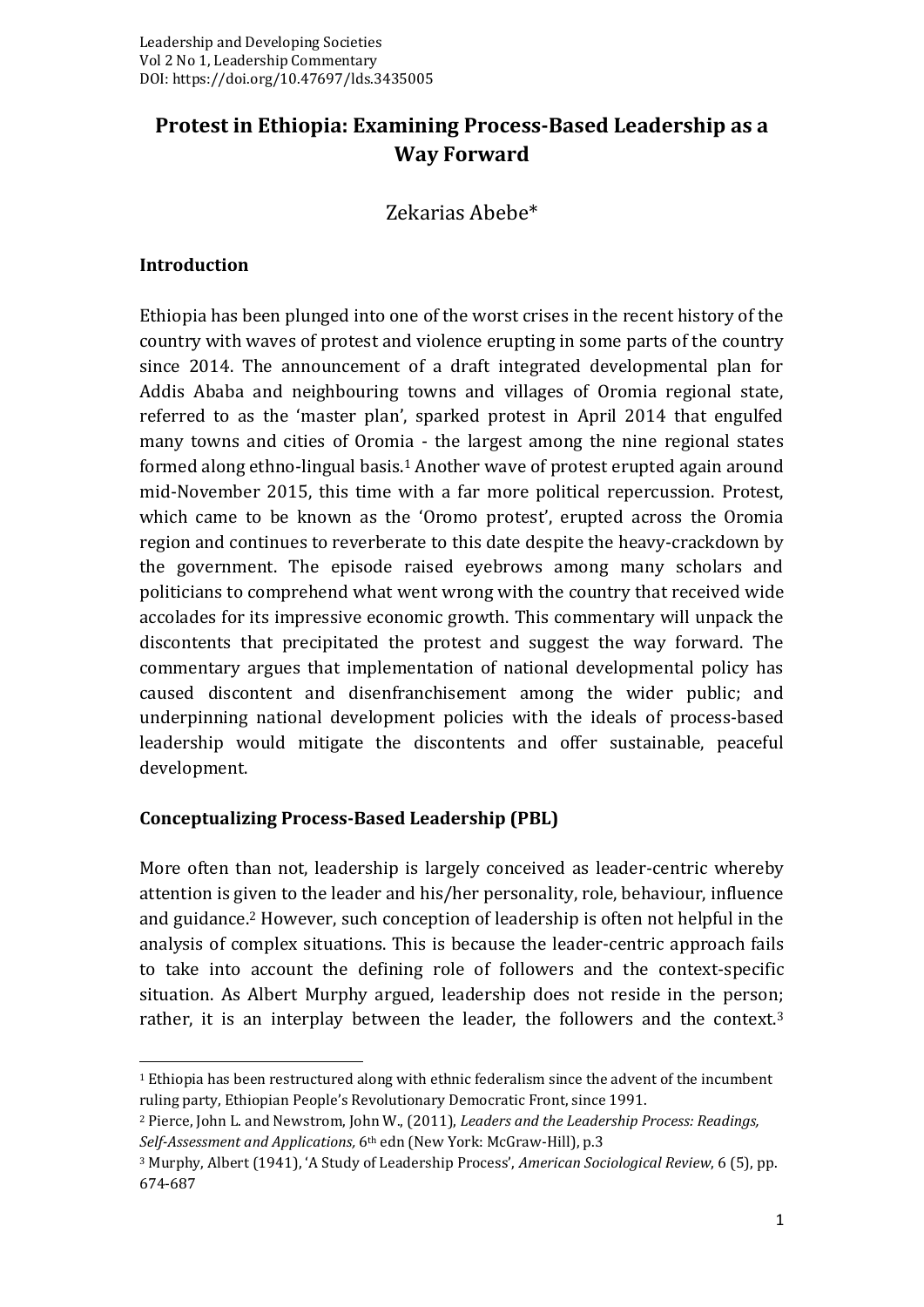Leader centric approaches are faulty in the analysis of complex situations which the wider society usually faces, whereas Process-Based Leadership (PBL) is considered more fitting.<sup>4</sup> PBL also offers a better alternative to aptly respond to situations faced by society as it would enhance state-society relations and mediate competing demands of different groups.<sup>5</sup>

PBL views leadership as a dynamic relationship and exchange of influence between the leaders and followers. Similarly, Northouse conceives leadership as an interactive event between the leader and the follower, not a one-way relationship.<sup>6</sup> PBL further accentuates mutuality – the sense of common purpose- between leaders and the led – without which it is hardly possible to address society's concerns.<sup>7</sup> What is more, the element of mutuality gives leadership an ethical overtone as it enables leaders to work together with followers to achieve certain common goals.<sup>8</sup> PBL also pays heed to the process in which results are achieved. It has been rightly noted that it is possible to pursue results by coercion or exclusionary means which however bring a short-lived outcome, therefore in PBL the process is considered equally important as the outcome. <sup>9</sup>

### **Understanding the Causes of the Protest**

The recent violent protests that Ethiopia has experienced is associated, inter alia, with the developmental policy and its problematic impact on state-society relations. Ethiopia has adopted an interventionist developmental state model, which drew heavily from the East Asian experience, as the right approach to ensure an economic and political renaissance of the country. Though this model enabled Ethiopia to register impressive economic growth, an average of 10 percent growth for over a decade, it has exhibited some limitations that caused major discontents among the wider public, which eventually led to violent protests.

One of the limitations of a developmental state in general and the Ethiopian developmental state in particular, is the fact that formal state-society relations are limited to political and business elites. Accordingly, the broader citizenry and civil societies, which play significant roles in bridging the rift between state and

<sup>4</sup> Olonisakin, Funmi (2015), 'Re-Conceptualizing Leadership for Effective Peace-making and Human Security in Africa', *Strategic Review for South Africa*, 37 (1), p.130

<sup>5</sup> *Ibid*

<sup>&</sup>lt;sup>6</sup> Northouse, Peter G. (2016), *Leadership: Theory and Practice*, 7<sup>th</sup> edn. (California: Sage Publications), p.6

<sup>7</sup> Olonisakin (2015), pp.132-133

<sup>8</sup> Northouse (2016), p.6

<sup>9</sup> Olonisakin, p.131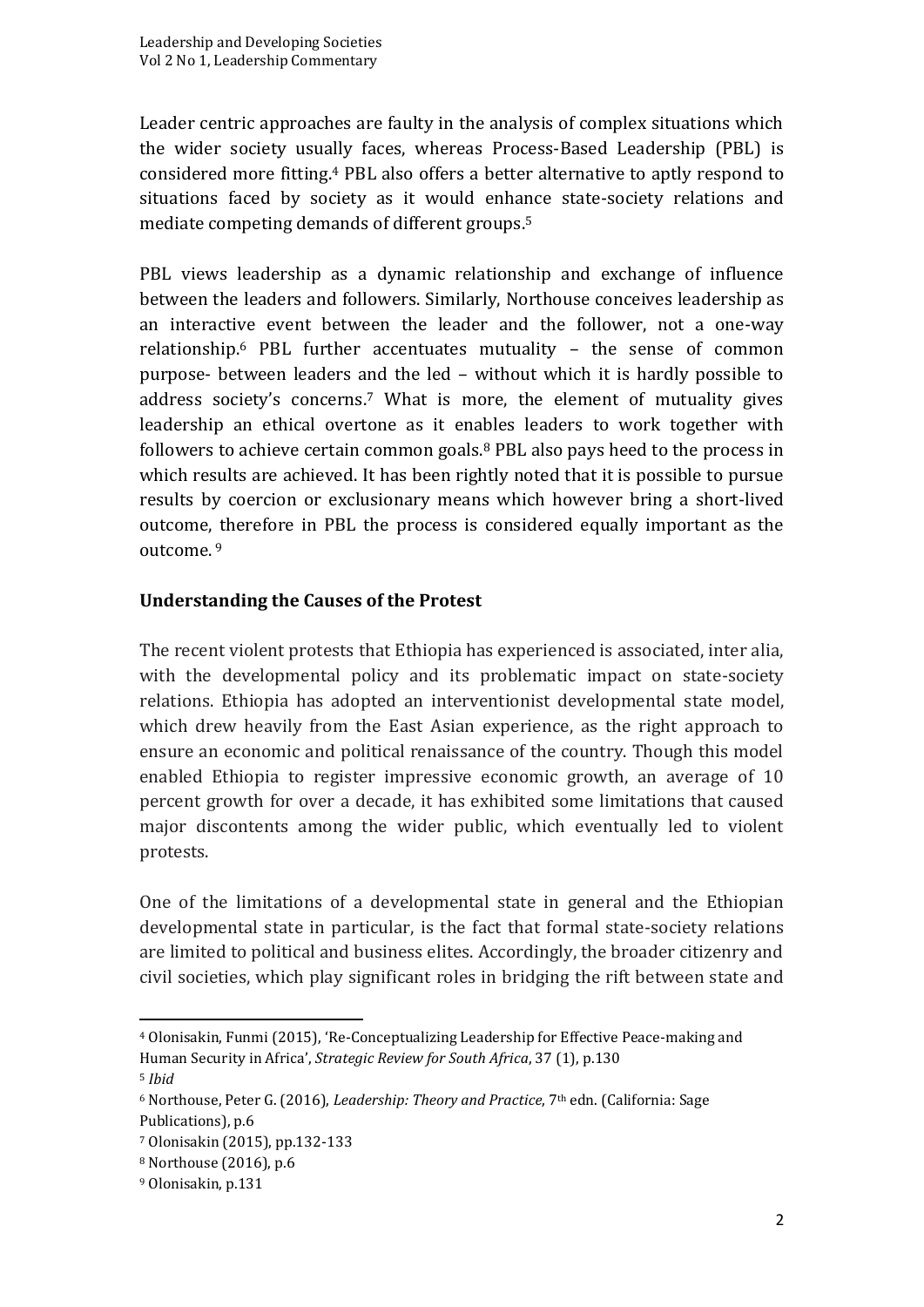society, are largely kept at the periphery of official discussions. This made the developmental policy of the country predominantly elitists and, as such, developmental decisions are made by a few elites on behalf of the larger public. The other related limitation is its top-down approach where decisions made by the elites at the centre are strictly implemented down to the lowest administrative unit with no room for the active engagement of the broader citizenry or local administrations in the decision-making process.

The elitist nature and top-down approach are in fact the influence of the Marxist-Leninist orientation of the ruling party which makes the assumption that the mass is 'unconscious' and hence, should be led by an 'enlightened' vanguard of political leaders. Extending the same argument to the Ethiopian context, the Ethiopian premier was quoted saying that since the Ethiopian public is 'too underdeveloped' to make well informed decisions, the 'enlightened leaders' are supposed to make decisions on the public's behalf.<sup>10</sup> In other words, the ruling elite assumed the role of interpreting the needs and aspirations of the masses and envisions the transformation of the country as it deems fit. The binary division of political leaders as 'omniscient' and the larger public as 'ignorant' is destructive to a synergistic state-society. In the absence of such synergistic relation, the political leaders cannot forge mutuality with the people they claim to govern which inevitably leads to misunderstanding, deep suspicion and political tension. The Master Plan is one good example in this regard.

The Master Plan which precipitated the Oromo protest has been a source of controversy and caused political upheaval. Critics of the government perceive the Master Plan as territorial expansion of the capital city into the Oromia regional state.<sup>11</sup> They also believe that it would evict the Oromo farmers from their ancestral land and alter the identity and culture of the indigenous people, not to mention the destitute life that await the evicted people.<sup>12</sup> On the other hand, the government defends its project claiming that the surrounding community would benefit from the infrastructural projects and service provision that the Master Plan envisioned to implement. These diverging views on the Master Plan are in fact the epitome of the deep suspicion between the state and society.

<sup>10</sup> Cable from the US Embassy in Ethiopia (2008) cited in Lefort, Rene (2016a), 'The 'Ethiopian Spring': 'Killing is Not an Answer to Our Grievances''

<sup>11</sup> Kassim, Awol (2016), 'The 'Ethiopian Rising' narrative the Oromo Protest', Al Jazeera OpEd, 20th Jun; Regassa, Tsegaye (2014), 'Ethiopia: Why Resist the Master Plan? A Constitutional Legal Exploration', *Horn Affairs,* June 12; and Regassa, Asebe (ND), 'Why do the Oromo resist the Master Plan?', *Advocacy4Oromia*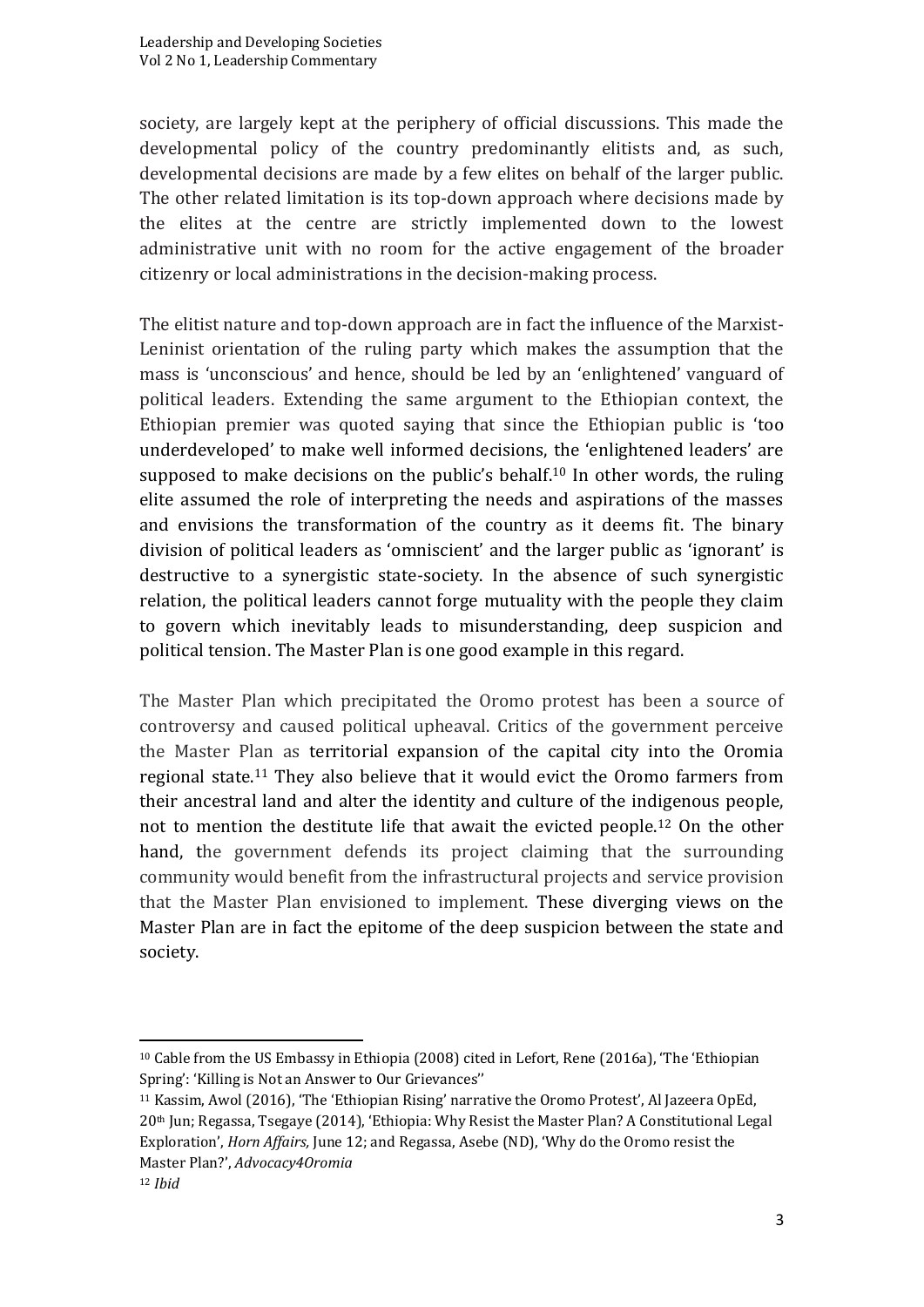The resistance to and mistrust of the project is mainly due to the top-down approach and exclusionary planning process. One cannot but expect fierce resistance in a situation where the interested and affected are not involved at all in the planning process and do not know the benefit, impact and implications of its implementation.<sup>13</sup> It was prepared by a few technocrats without engaging different political actors, stakeholders, and most importantly, the surrounding ethnic Oromo and the local administration who would be directly affected by the project.<sup>14</sup>

The case of the Master Plan is a microcosm of the serious flaws in the design and preparation of developmental projects in Ethiopia. It is a top-down approach where policies or projects are barely the outcomes of consultation and negotiations with the wider public in general and the interested and affected communities in particular. This encourages the situation being seen in Ethiopia, whereby developmental projects that are supposed to address the developmental challenges of the society end up sparking political crisis. Public protest become the main avenue by which communities are able to 'engage' with elites and their national plans.

### **The Way forward: Underpinning Process-Based Leadership**

The main argument of this commentary is that developmental policy that underscores the ideals of PBL will mitigate the limitations that developmental policy exhibits, thereby reducing public discontents and ensuring sustainable development in the country. This can be done in three ways.

Firstly, PBL underlines the importance of leadership anchored on process in which results are achieved. It shifts the focus from the 'result' to the 'process'. Accordingly, it helps political leaders to assess their success not only based on the results they accomplished but also impels them to question how those results are achieved. As highlighted above, results achieved through coercive or non-inclusive means do not bring about sustainable outcomes; rather, they are a recipe for crises. These issues are particularly important in the Ethiopian context - past and present - where marginalization, alienation and exploitation predominates the political landscape. As such, the PBL perspective compels political leaders to work on engaging the concerned groups in a society, building trust, creating a common understanding and aligning them towards shared goals. Until the point where these groups feel that the developmental policy is their own and take the steps required for its prosperity, it is extremely difficult to mobilize the populace towards its effectiveness.

<sup>13</sup> Regassa (ND)

<sup>14</sup> 'How Not to Make a Master Plan', *Addis Standard*, 27 June 2014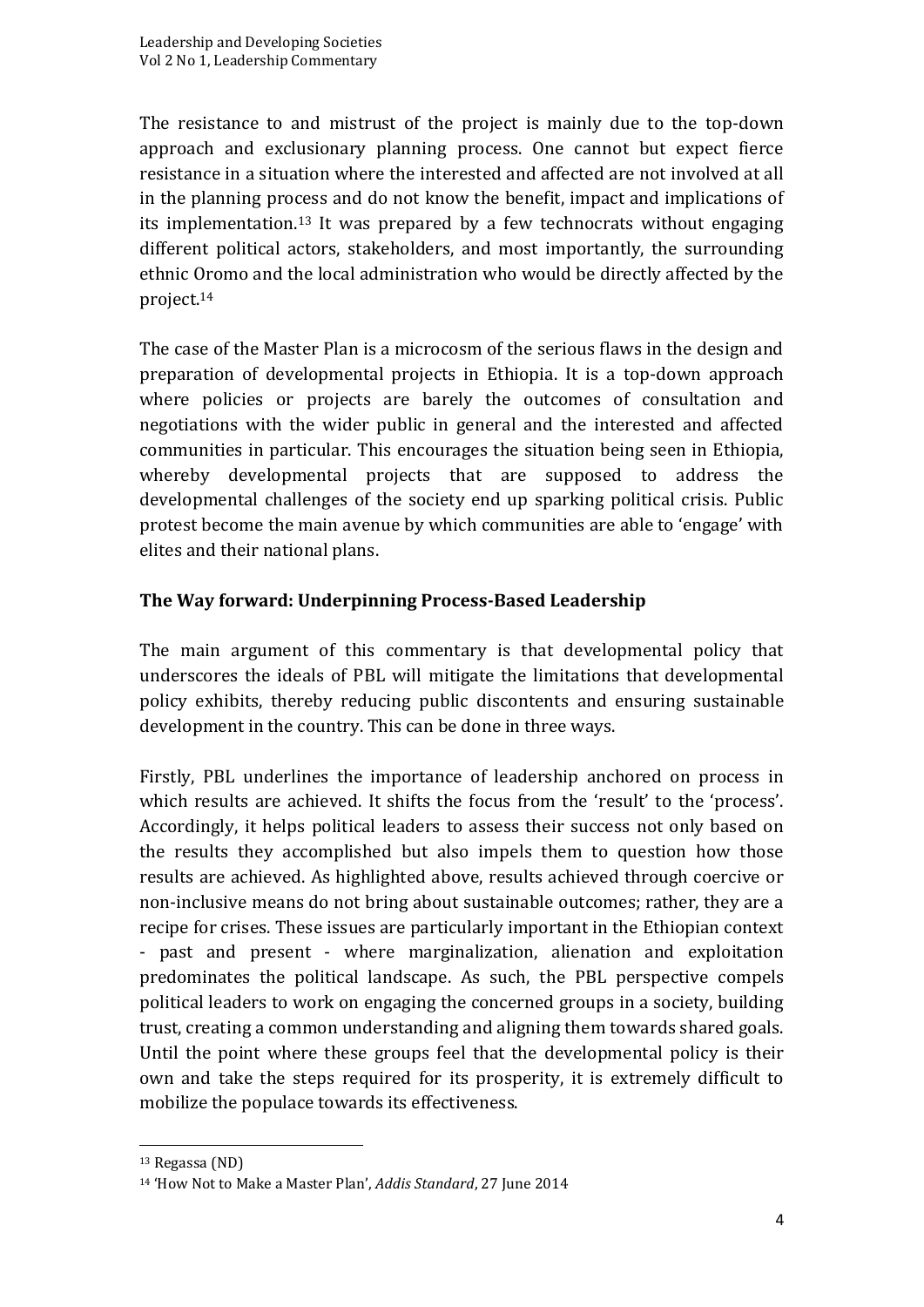Secondly, PBL conceives leadership as two-way relationship between leaders and followers. It defies an elitist and top-down approach in favour of a broadbased and dynamic relationship between the leaders and the people they lead. As PBL shifts the focus from leaders to followers and their needs in a particular situation, a PBL oriented developmental policy will likewise invert the top-down approach into bottom-up approach. In other words, a PBL oriented policy will be people centred as opposed to elite/political leaders centred. The assumption that few political leaders at the centre are omniscient who know better about the needs of society while reducing the rest of society as mere transmission belt of the decision taken at the centre is a fundamentally flawed assumption from the perspective of PBL. The people should be considered as equal partners; and their ideas and suggestions should deeply shape the decisions of political leaders.

Third, PBL emphasises the importance of mutuality – the sense of common purpose – between leaders and the people they lead. PBL plays a critical role in forging a common goal by mediating different group aspirations in a society and connecting them with the state from which it is largely alienated. Mutuality, which is at the heart of PBL will enable the government to forge common vision among a multi-ethnic Ethiopian polity that might have different and, at times conflicting aspirations. In sum, a PBL oriented developmental policy will enable a strong state-society relationship, thereby ensuring sustainable development and peaceful co-existence by accentuating mutuality and dynamic relations between the leaders and the led.

*\* Zekarias Abebe is a Lecturer in International Law at the College of Law, Debre Berhan University, Ethiopia*

### **BIBLIOGRAPHY**

'How Not to Make a Master Plan', *Addis Standard*, 27 June 2014. Available at: <http://addisstandard.com/how-not-to-make-a-master-plan/> (Accessed 18 September 2017)

Lefort, Rene (2016), 'The 'Ethiopian Spring': 'Killing is Not an Answer to Our Grievances'', *Open democracy.* Available at:

[https://www.opendemocracy.net/ren-lefort/ethiopian-spring-killing-is-not](https://www.opendemocracy.net/ren-lefort/ethiopian-spring-killing-is-not-answer-to-our-grievances)[answer-to-our-grievances](https://www.opendemocracy.net/ren-lefort/ethiopian-spring-killing-is-not-answer-to-our-grievances) (Accessed 18 September 2017)

Murphy, Albert (1941), 'A Study of Leadership Process', *American Sociological Review*, 6 (5)

Northouse, Peter G. (2016), *Leadership: Theory and Practice*, 7th edn. (California: Sage Publications)